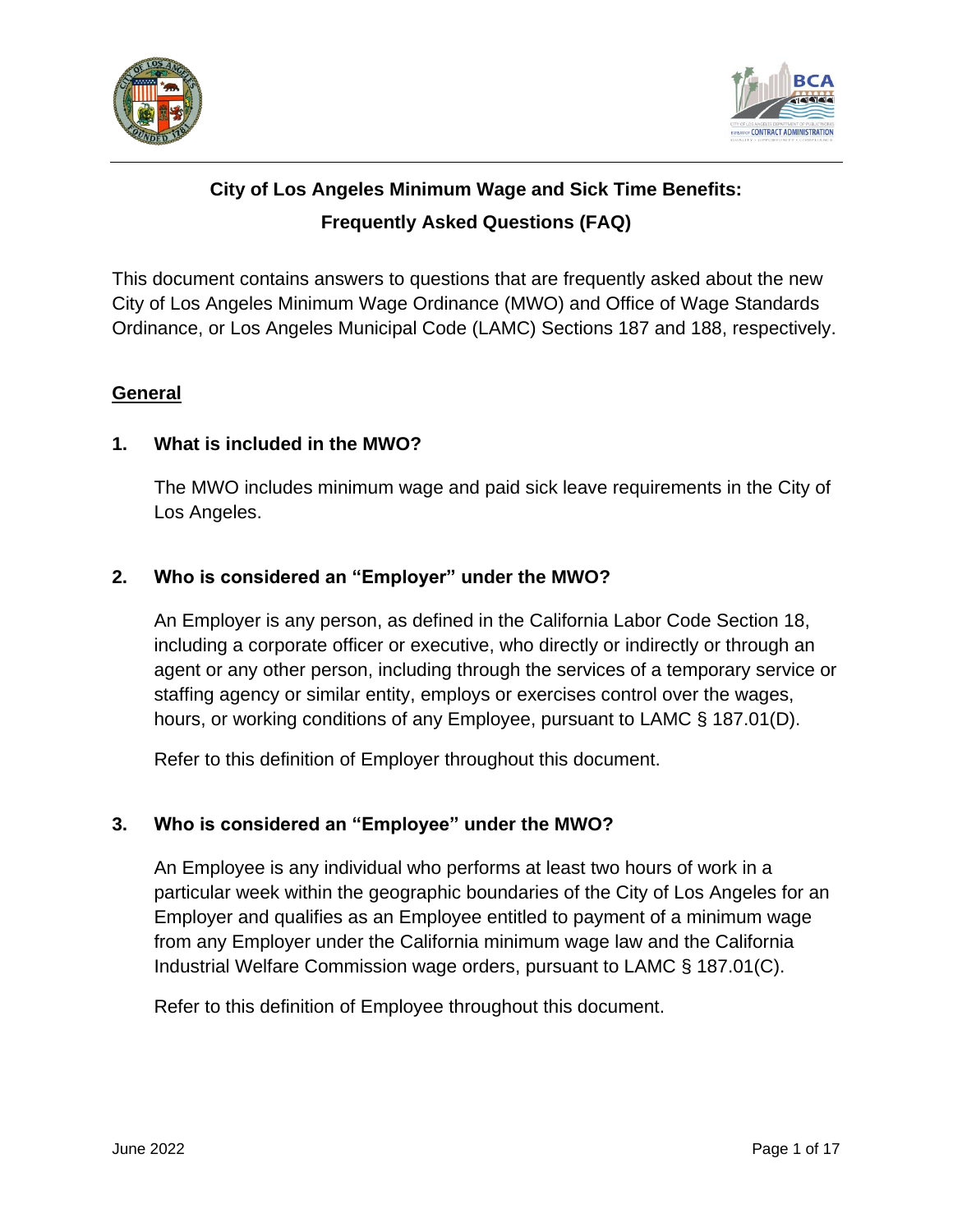# **4. Does the MWO apply to full-time Employees, part-time Employees, temporary Employees, and/or undocumented workers?**

Yes. Any Employee who performs at least two hours of work in a particular week within the City of Los Angeles is entitled to be paid the Los Angeles minimum wage and be provided sick time benefits for time worked in the City of Los Angeles.

# **5. Does the MWO apply to an Employer who isn't located in Los Angeles but has an Employee performing work in Los Angeles?**

Regardless of where an Employer is located, an Employer must pay the Los Angeles minimum wage rate and provide sick time benefits to any Employee who performs at least two hours of work in a particular week within the City of Los Angeles for time worked in the City of Los Angeles.

# **6. Does the MWO apply to an Employee who works in Los Angeles but is not a City of Los Angeles resident?**

Yes. Any Employee who performs at least two hours of work in a particular week within the City of Los Angeles is entitled to be paid the Los Angeles minimum wage and be provided sick time benefits for time worked in the City of Los Angeles, regardless of the Employee's city of residence.

# **7. Does the MWO apply to an Employee 14-17 years of age?**

Per LAMC § 187.02(E), Employees who are 14-17 years of age may be paid not less than 85% of the minimum wage, rounded to the nearest nickel, during their first 160 hours of employment. After more than 160 hours of employment, they must be paid the minimum wage.

# **8. Does the MWO apply to those workers who are exempt from the State minimum wage?**

No. For the purposes of the MWO, an Employee must be any individual entitled to a minimum wage from any Employer under the California minimum wage law, as provided under California Labor Code § 1197 and wage orders published by the California Industrial Welfare Commission, per LAMC § 187.01(C).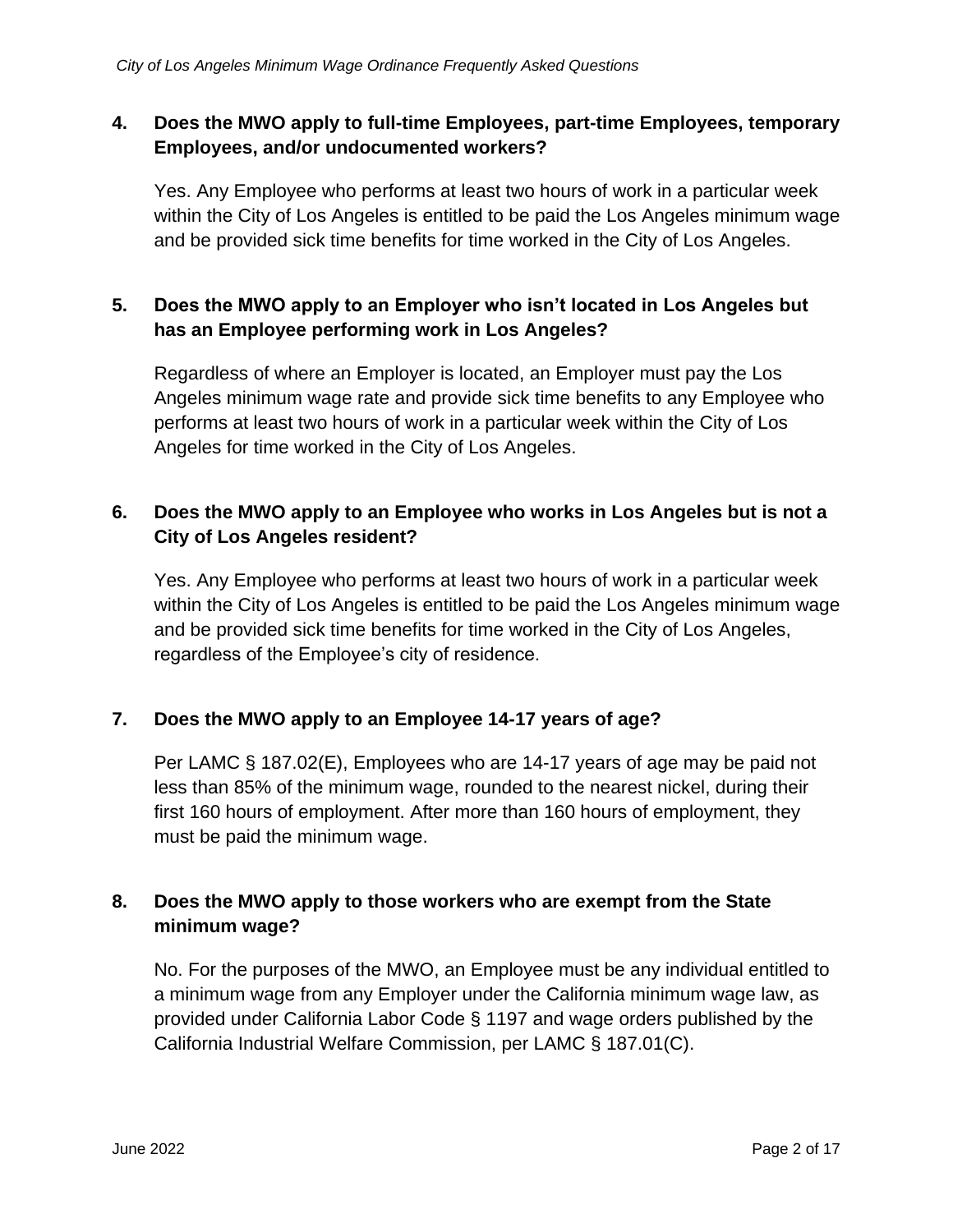#### **9. Does the MWO apply to exempt "white collar" employees?**

No. Those exempt employees under the wage orders published by the California Industrial Welfare Commission who would not qualify for the California minimum wage would not be covered under the Los Angeles Minimum Wage Ordinance.

#### **10. Does the MWO apply to public Employees?**

The Los Angeles Minimum Wage Ordinance does not apply to employees of other government agencies, including Federal agencies, State agencies, cities, counties, school districts, and any other public entities.

# **11. Does the MWO apply to Employees covered by an existing collective bargaining agreement?**

Yes.

#### **12. What are the boundaries or zip codes that comprise the City of Los Angeles?**

To determine if a workplace or job site lies within the City limits, you may use Neighborhood Info [\(http://neighborhoodinfo.lacity.org/\)](http://neighborhoodinfo.lacity.org/).

Follow the exact instructions of this website. If an address is located within the boundaries of the City of Los Angeles and is *correctly entered*, then the search will locate the address on the map with detailed address information.

#### **13. What City department is implementing the Ordinances?**

The Office of Wage Standards of the Bureau of Contract Administration of the Department of Public Works is the Designated Administrative Agency for the Ordinances.

#### **14. How will the City enforce the MWO?**

The Los Angeles City Council enacted the Office of Wage Standards Ordinance, creating a division to enforce the Los Angeles Minimum Wage Ordinance. Responsibilities of the Office of Wage Standards will include investigating potential violations; issuing determinations of compliance or non-compliance; and obtaining restitution, penalties, and/or administrative fines where violations have occurred.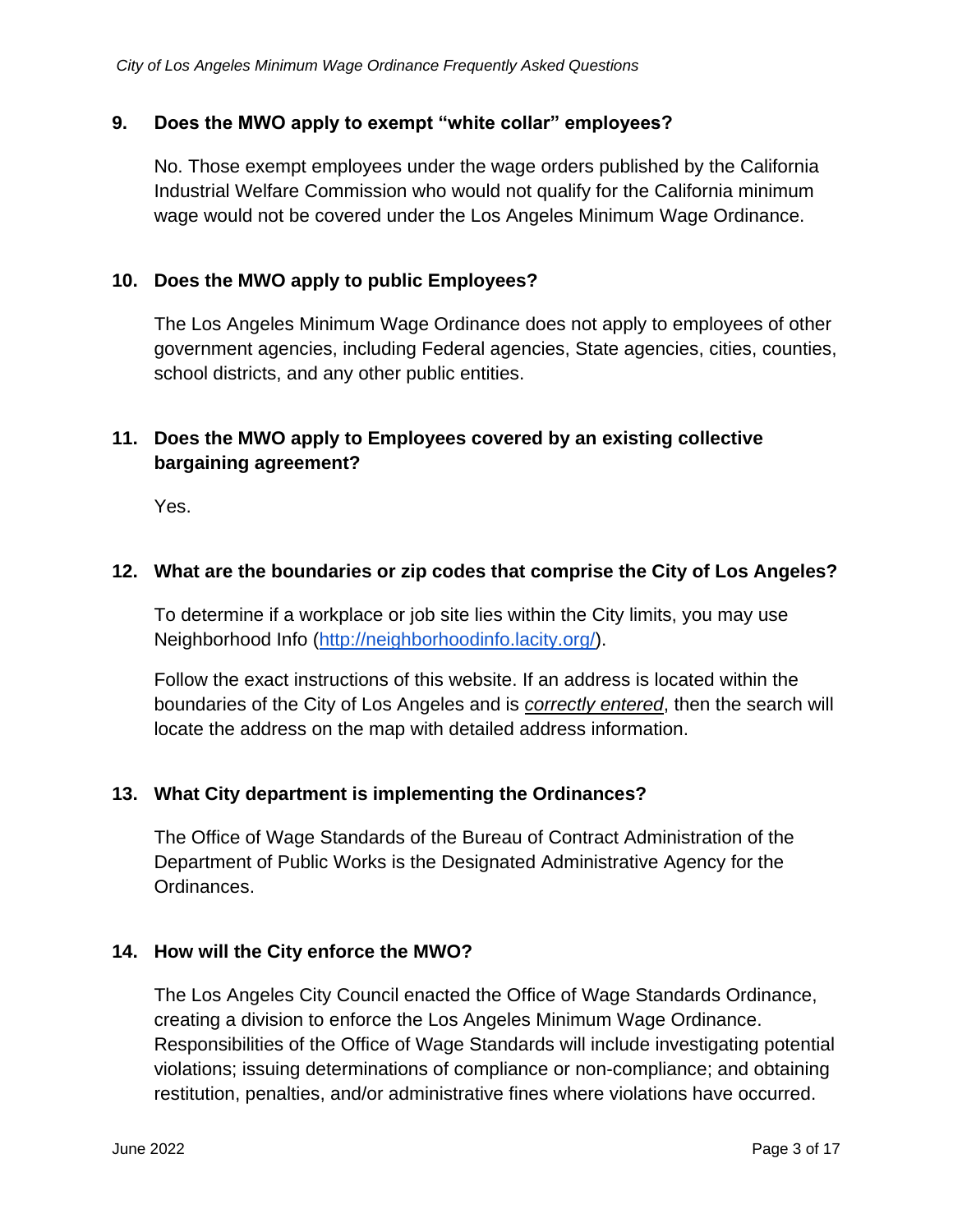#### **Minimum Wage Rate**

#### <span id="page-3-0"></span>**15. What is the City of Los Angeles Minimum Wage Rate Schedule?**

The City of Los Angeles Minimum Wage Rate Schedule from 2016 - 2022 can be found below or on our website, per LAMC § 187.02.

| <b>Effective</b><br><b>Date</b> | <b>Employers with 26</b><br>or more Employees | <b>Employers with 25 or fewer Employees</b><br>or Non-Profit Corporations with 26 or<br>more Employees with approval |
|---------------------------------|-----------------------------------------------|----------------------------------------------------------------------------------------------------------------------|
| July 1, 2016                    | \$10.50                                       | Deferred based on eligibility & approval                                                                             |
| July 1, 2017                    | \$12.00                                       | \$10.50                                                                                                              |
| July 1, 2018                    | \$13.25                                       | \$12.00                                                                                                              |
| July 1, 2019                    | \$14.25                                       | \$13.25                                                                                                              |
| July 1, 2020                    | \$15.00                                       | \$14.25                                                                                                              |
| July 1, 2021                    | \$15.00                                       | \$15.00                                                                                                              |

After 2021, the new Minimum Wage Rate will be updated annually and it will be based on the Consumer Price Index (CPI) for Urban Wage Earners and Clerical Workers (CPI-W) for the Los Angeles metropolitan area, which is published by the Bureau of Labor Statistics. The adjusted rate will be announced on February 1st of each year and become effective on July 1st of each year. On February 1st, the new rate will be updated here on our website. **\***

| July 1, 2022 * | \$16.04 | \$16.04 |
|----------------|---------|---------|
|----------------|---------|---------|

#### **16. When does the minimum wage rate take effect?**

For Employers with 26 or more Employees, the minimum wage rate takes effect on July 1, 2016. For Employers with 25 or fewer Employees and approved Non-Profit Corporations with 26 or more Employees who qualify for the minimum wage rate deferral, a deferred minimum wage rate schedule is available. See Question [#15.](#page-3-0)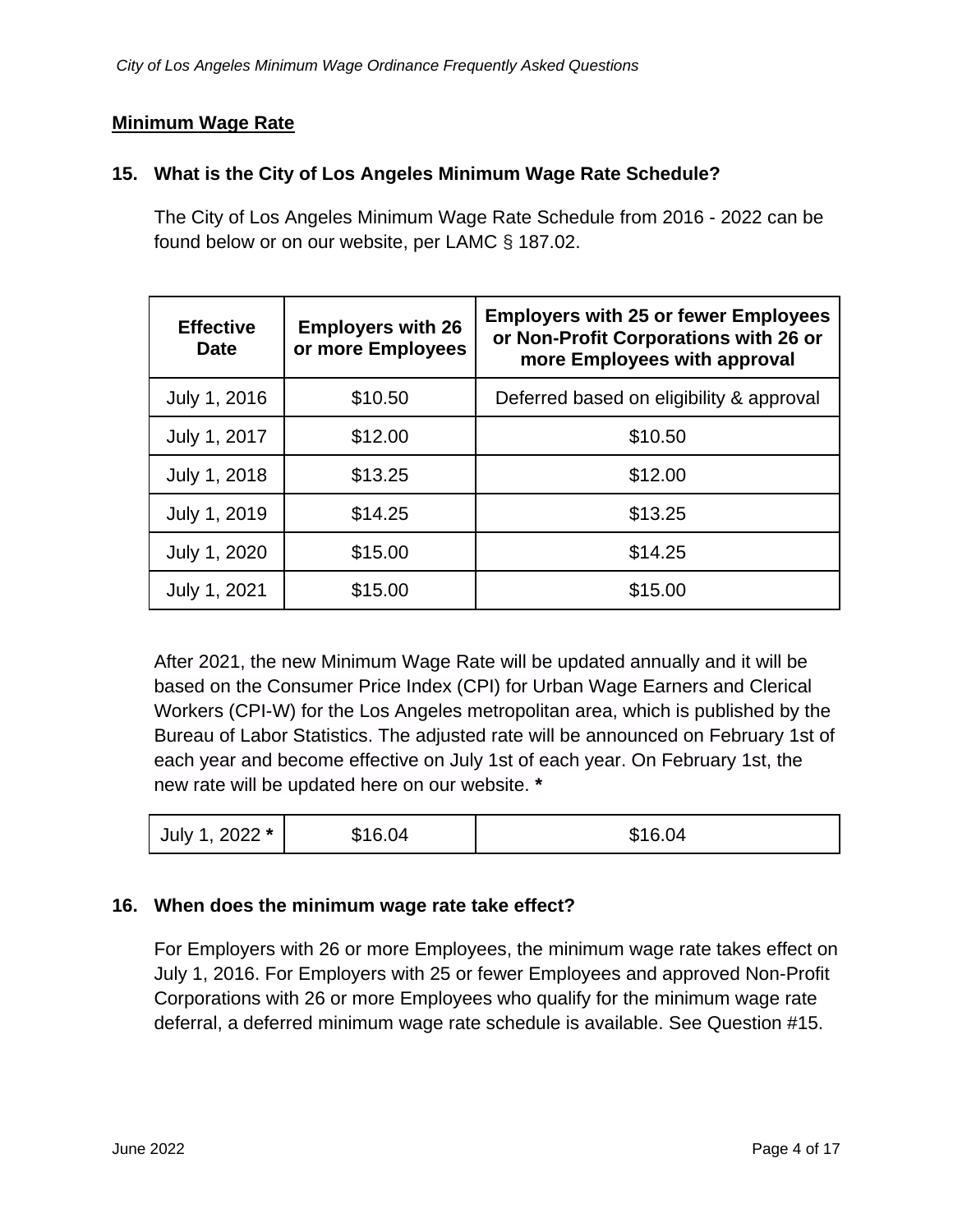#### **17. Who is eligible for deferral?**

An Employer may qualify for deferral if it:

- (1) Is considered a small business as determined by MW-2 Small Business Deferral Eligibility Worksheet for Employers with 25 or Fewer Employees; or
- (2) Meets certain requirements as a Non-Profit Corporation with 26 or more Employees (See LAMC § 187.03 or Question [#45\)](#page-10-0).

The MWO deferral does not exempt any Employer from complying with any and all federal, state, or local laws and regulations, including any applicable higher federal or state minimum wage requirement. It is the Employer's responsibility to ensure that the Employer is in compliance with any such laws and regulations.

#### **18. What is considered as a "wage"?**

For the purposes of the MWO pursuant to LAMC § 187.01(G), "wage" means all amounts for labor performed by employees of every description, whether the amount is fixed or ascertained by the standard of time, task, piece, commission basis, or other method of calculation, as defined in California Labor Code § 200(a).

If an Employer uses other methods of compensation to offset the amount the MWO requires, the Employer must keep accurate records for each pay period verifying the amount paid to each Employee and make them available for audit.

#### **19. May gratuity or tips be counted toward the minimum wage?**

No.

#### **20. May medical benefits be counted toward the minimum wage?**

No.

#### **Paid Sick Leave**

#### **21. When does paid sick leave pursuant to LAMC § 187.04 apply?**

Paid sick leave applies on July 1, 2016 for Employers with 26 or more Employees, including Non-Profit Corporations with or without the minimum wage rate deferral.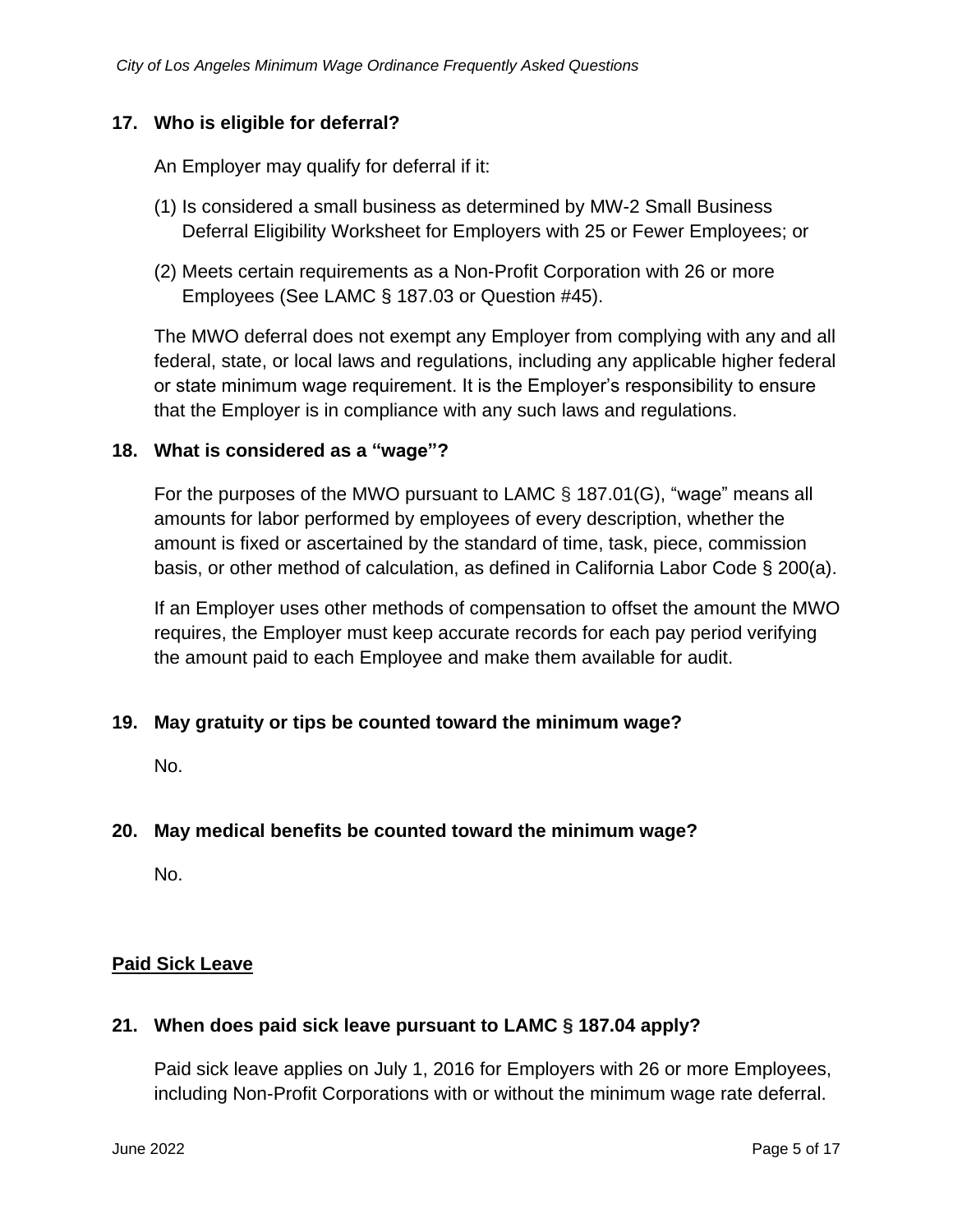Paid sick leave applies on July 1, 2017 for Employers with 25 or fewer Employees.

#### **22. Who is entitled to paid sick leave benefits under the MWO?**

Every Employee who works for an Employer with 26 or more Employees, on or after July 1, 2016, and works in the City for the same Employer for 30 days or more within a year from the commencement of employment is entitled to paid sick leave.

Every Employee who works for an Employer with 25 or fewer Employees, on or after July 1, 2017, and works in the City for the same Employer for 30 days or more within a year from the commencement of employment is entitled to paid sick leave.

### **23. Is a part-time Employee who works sporadically in the City of Los Angeles entitled to paid sick leave benefits?**

Each day in which an Employee performs work is considered one (1) day. So, if that Employee meets the definition of Employee (LAMC § 187.01(C); Question [#3\)](#page-0-0) and qualifies by working at least 30 days within a year in the City of Los Angeles for the same Employer, then that Employee is entitled to paid sick leave benefits.

#### **24. As an Employer, how do I provide paid sick leave for my Employees?**

An Employer may provide paid sick leave either:

- (1) By providing the entire 48 hours to an Employee at the beginning of each year of employment, calendar year, or 12-month period (front-loading method); or
- (2) By providing the Employee one hour of sick leave per every 30 hours worked (accrual method).

An Employer may select either the front-loading method or the accrual method and may switch between the two methods only on an annual basis. Please see Regulation #4 in the MWO Rules & Regulations for more information.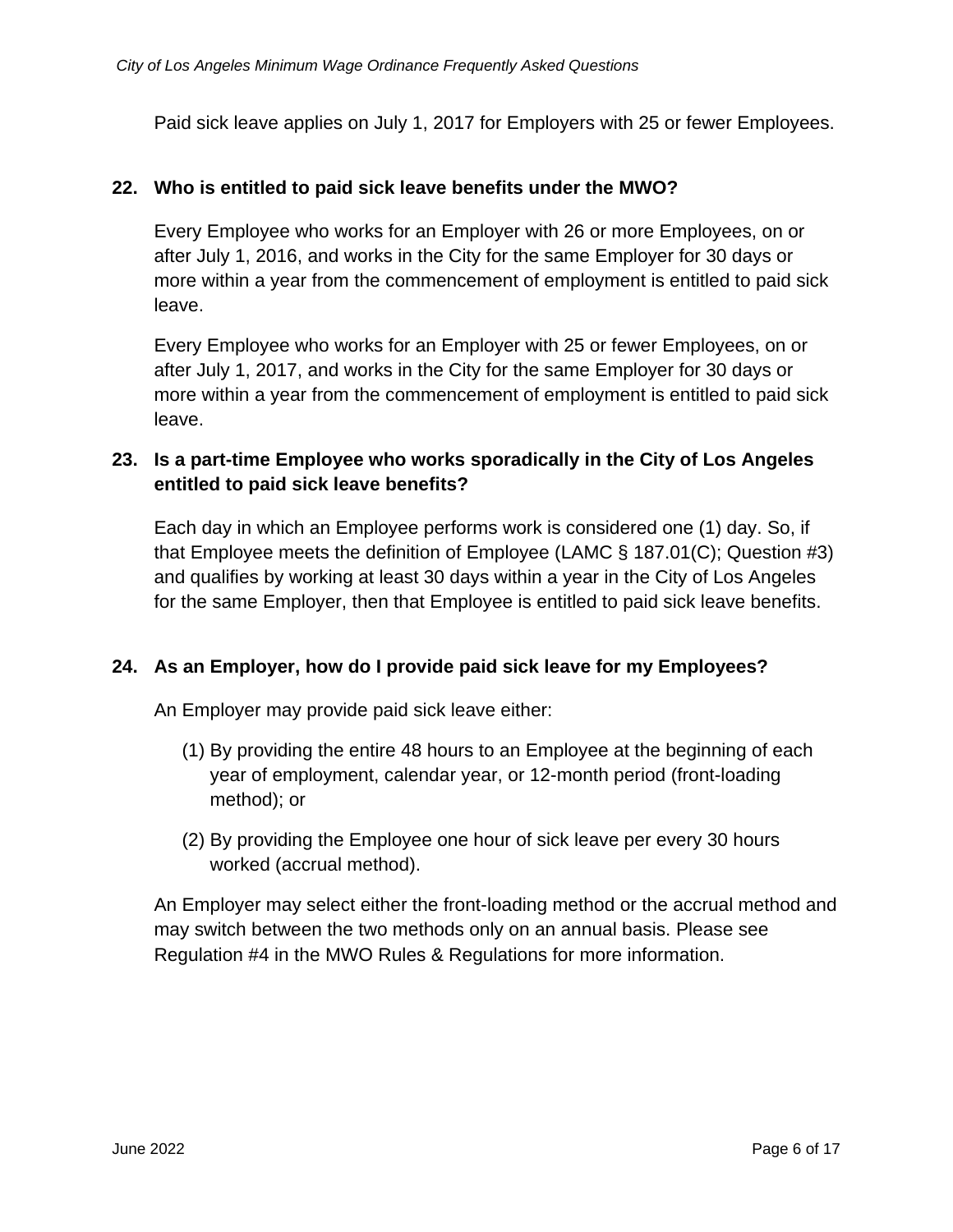# **25. If an Employer chooses the front-loading method and plans to do so when the MWO takes effect, will the hours be based on a proration?**

No. For an Employer with 26 or more Employees using the front-loading method on July 1, 2016, and for only the calendar year 2016, the Employer may provide 24 hours for the period covering July 1, 2016 to December 31, 2016. On January 1, 2017, the Employer is required to provide the full 48 hours.

For an Employer with 25 or fewer Employees using the front-loading method on July 1, 2017, and for only the calendar year 2017, the Employer may provide 24 hours for the period covering July 1, 2017 to December 31, 2017. On January 1, 2018, the Employer is required to provide the full 48 hours.

# **26. May an Employer apply different paid sick leave methods to different Employee classifications?**

An Employer may maintain different methods of paid sick leave for different classifications of Employees. For example, an Employer may use the Accrual Method for part-time Employees and the Front-Loading Method for full-time Employees, or use the same method for both. An Employer may switch between the methods only on an annual basis.

# **27. When does accrual of sick time begin?**

For Employers with 26 or more Employees (including Non-Profit Corporations with or without the minimum wage rate deferral), paid sick leave shall accrue on the first day of employment or July 1, 2016, whichever is later.

For Employers with 25 or fewer Employees, paid sick leave shall accrue on the first day of employment or July 1, 2017, whichever is later.

# **28. When can an Employee begin using paid sick leave?**

An Employee of an Employer with 26 or more Employees (including Non-Profit Corporations with or without the minimum wage rate deferral) may use paid sick leave beginning on the 90th day of employment or July 1, 2016, whichever is later.

An Employee of an Employer with 25 or fewer Employees may use paid sick leave beginning on the 90th day of employment or July 1, 2017, whichever is later.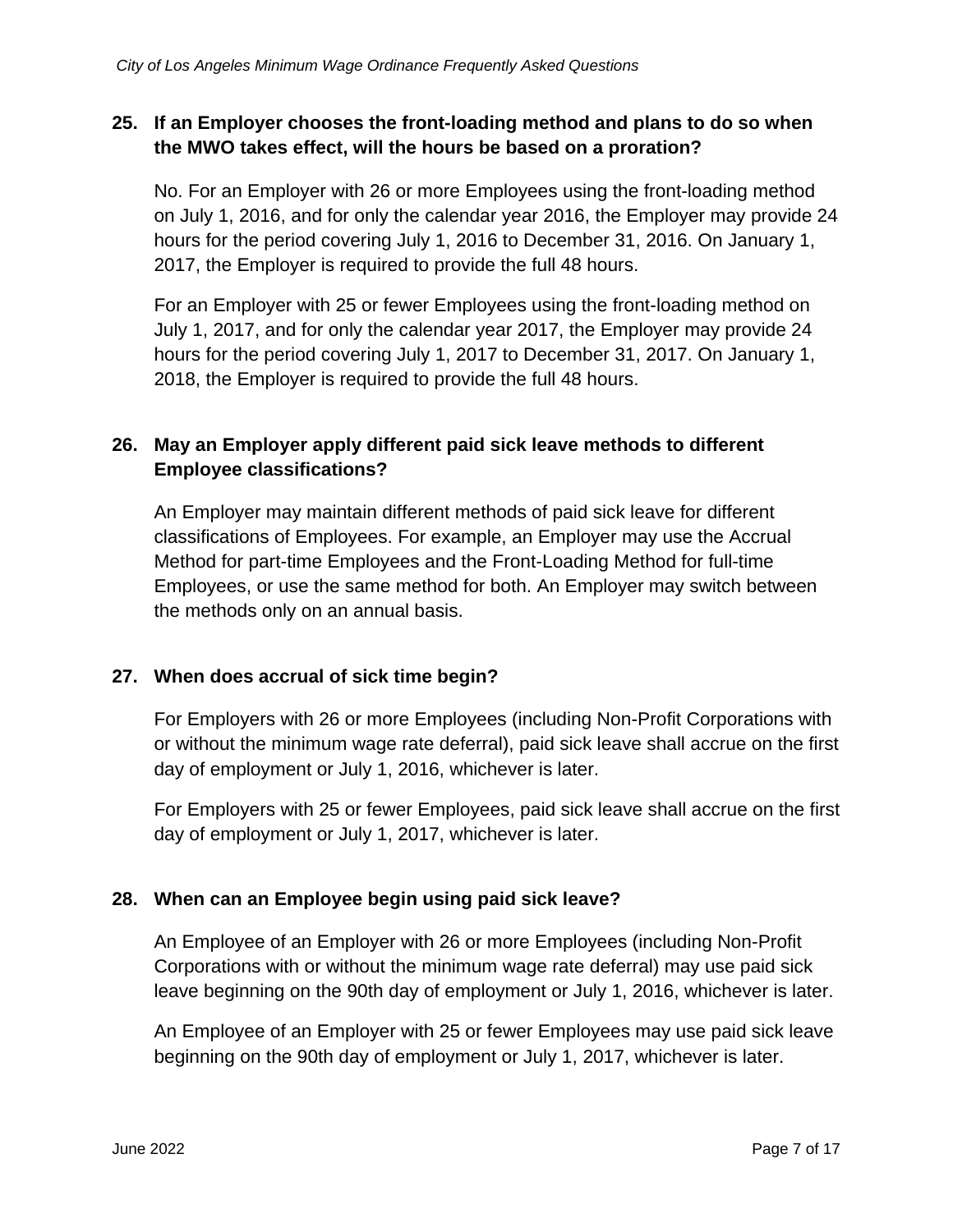#### **29. How many paid sick leave hours may an Employee use per year?**

An Employee is entitled to take up to 48 hours of sick leave annually, depending on the method used by the Employer (i.e., year of employment, calendar year, or 12-month period). An Employer may set a higher cap or no cap at all.

#### **30. Does accrued unused paid sick leave carry over to the following year?**

Unused paid sick time accrued by an Employee, whether by front-loading method or by accrual method, shall carry over to the following year of employment and may be capped at a minimum of 72 hours. An Employer may set a higher cap or no cap at all.

#### **31. Can accrual of paid sick leave be capped?**

Pursuant to LAMC § 187.04(E), accrued and unused paid sick leave may be capped at 72 hours, but an Employer may set a higher cap or no cap at all.

#### <span id="page-7-0"></span>**32. What can an Employee use paid sick leave for?**

An Employer shall provide paid sick leave upon the oral or written request of an Employee for themselves or a family member, as defined by California Labor Code §§ 246.5(a) and 245.5(c), or for any individual related by blood or affinity whose close association with the Employee is the equivalent of a family relationship. Paid sick leave may be used for the purposes of preventive care or diagnosis, care, or treatment of an existing health condition, or for specified purposes of a victim of domestic violence, sexual assault, or stalking.

#### **33. Who is considered a family member?**

A family member is defined as a child, parent, spouse, registered domestic partner, grandparent, grandchild, or sibling. For more information, refer to California Labor Code § 245.5(c). An Employee is also allowed to use paid sick leave for any individual related by blood or affinity whose close association with the Employee is the equivalent of a family relationship. See Question [#32.](#page-7-0)

#### **34. Does an Employee have to notify his/her Employer before taking sick leave?**

An Employee must notify the Employer in advance if the sick leave is planned, as may be the case with scheduled doctors' visits. If the need is unforeseeable, an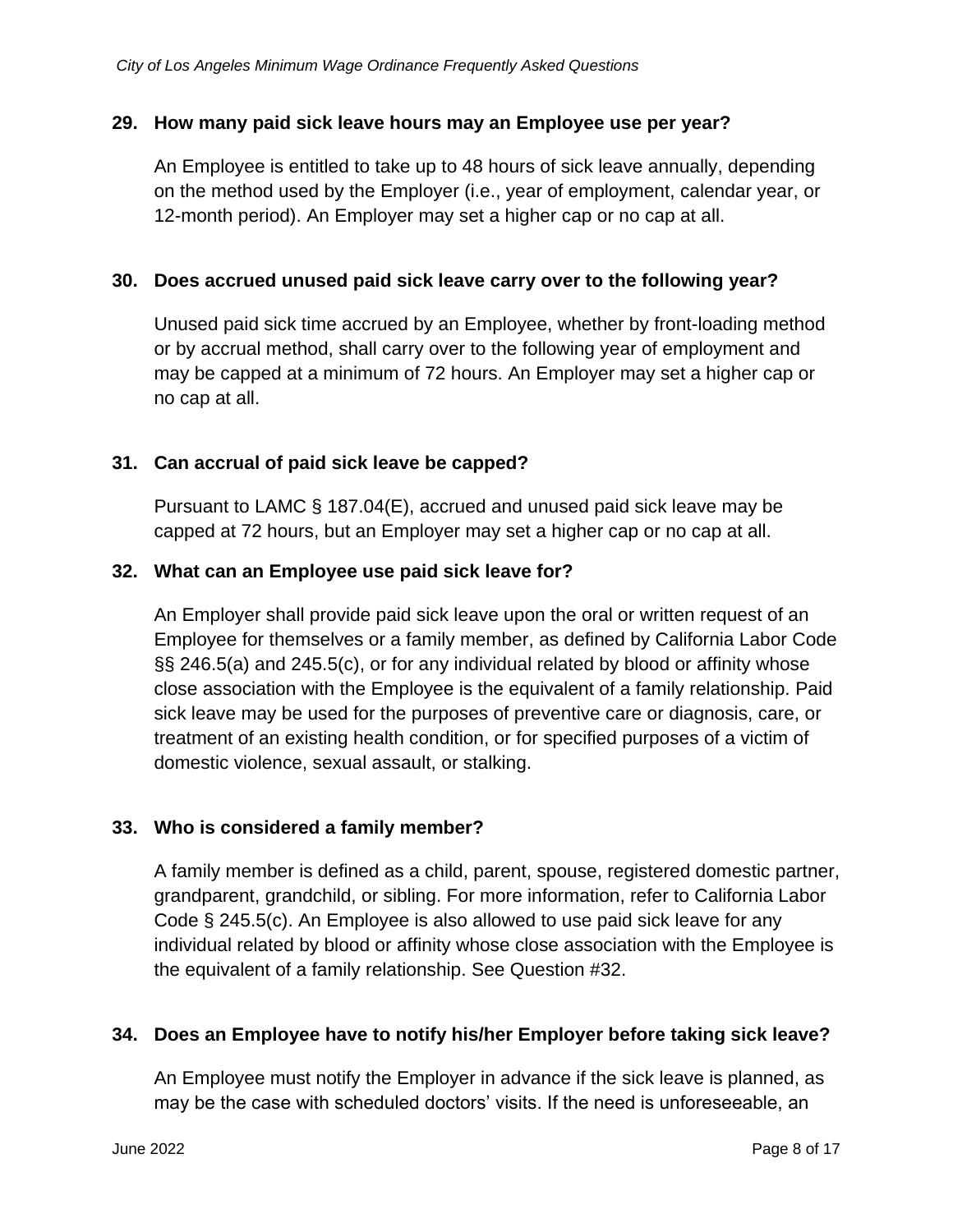Employee need only give notice as soon as practical, as may occur in the case of unanticipated illness or a medical emergency.

#### **35. Does an Employee need to provide documentation to use paid sick leave?**

For the purpose of the MWO only, an Employer may require documentation to substantiate the need for leave only after an Employee has used more than 3 consecutive days of sick leave. An Employer may not require an Employee to provide a description or explanation of the illness or condition necessitating the Employee's leave. Reasonable documentation is also dependent on the situation; the Employer's policy should never be so difficult that it deters an Employee from taking a legitimate paid sick day.

# **36. Does an Employer need to pay out paid sick leave to an Employee at the end of a year?**

An Employer is not required to provide compensation for accrued and unused sick time. However, an Employer is required to provide compensation for sick time that is accrued and used.

# **37. May an Employer pay out paid sick leave to an Employee at the end of a year?**

An Employer may, at its discretion, pay out accrued and unused paid sick leave hours in excess of the 72-hour cap.

# **38. Does an Employer need to pay out paid sick leave to an Employee upon termination, resignation, retirement, or other separation from employment?**

An Employer is not required to provide compensation to an Employee for accrued or unused sick time upon termination, resignation, retirement, or other separation from employment. However, if an Employer separates from an Employer and is rehired by the Employer within one (1) year from the date of separation, previously accrued and unused sick time shall be reinstated.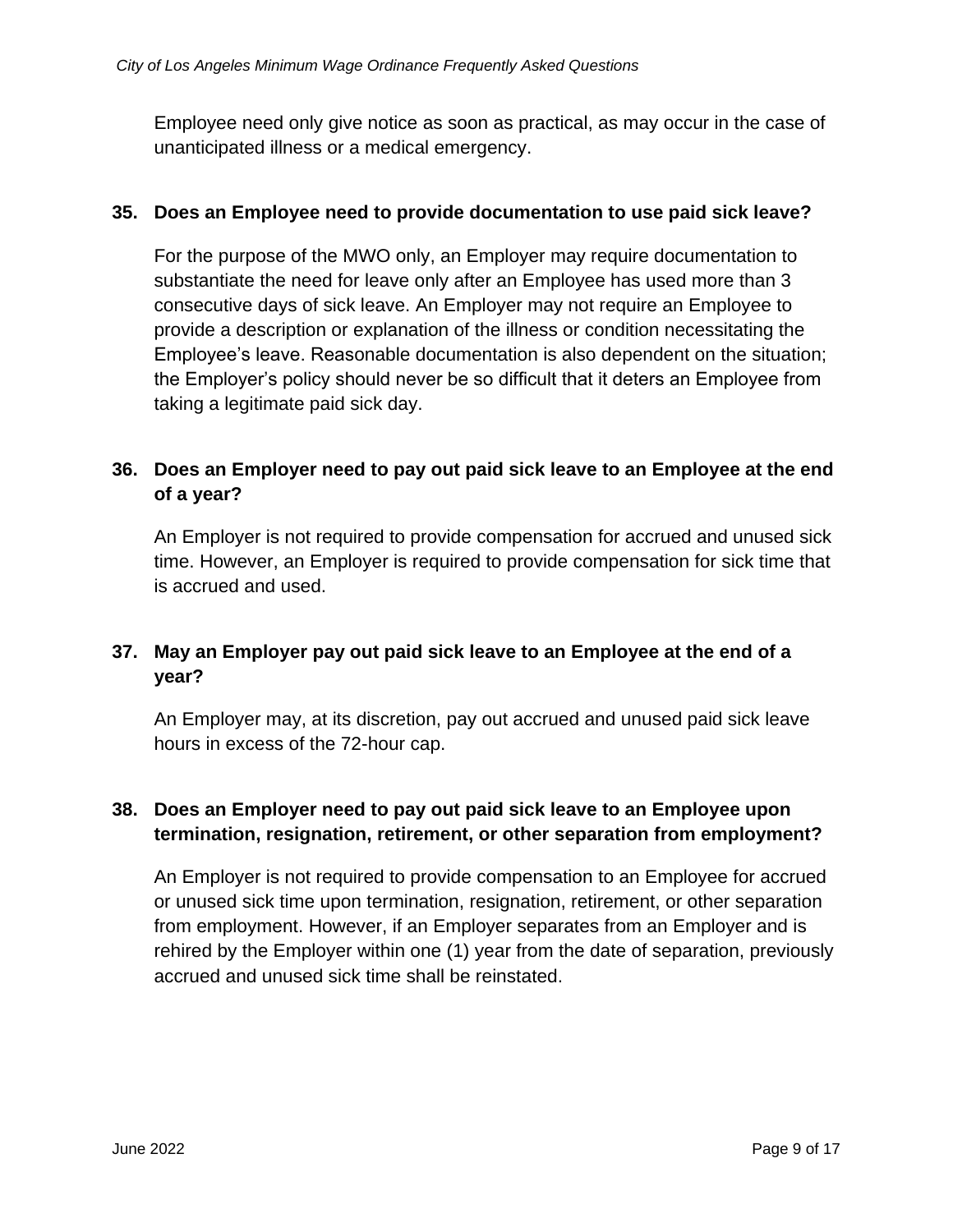# <span id="page-9-0"></span>**39. If an Employer already provides 24 hours of paid sick leave and 24 hours of vacation to its Employees, does the Employer need provide additional paid sick leave?**

If an Employer has a paid leave or paid time off policy or provides payment for compensated time off, that is equal to or no less than 48 hours, no additional time is required, pursuant to LAMC § 187.04(F). The notice requirement for use of the time should not be unreasonable.

# **40. What is considered paid leave, paid time off, or compensated time off for the purposes of calculating 48 hours pursuant to LAMC § 187.04(F)?**

Any paid time off, including but not limited to, vacation, sick, personal or paid time off known as PTO, floating holiday, holiday, or personal days may be considered. The notice requirement for use of the time off should not be unreasonable.

# **41. What if an Employer does not provide 48 hours of compensated time off to its Employees but believes it provides a more generous compensated time off policy than is required under the MWO?**

An Employer may choose to provide Employees with a more generous compensated time off policy than is required under the MWO. To request a determination from the OWS of a compensated time off policy that may be more generous than is required under the MWO per LAMC Section 187.07, a complete MW-7 MWO Paid Sick Leave Determination Request Form must be submitted to the OWS. After considering the totality of circumstances provided, the OWS will issue a determination and may allow an Employer's established compensated time off policy to remain in place. The MW-7 request form is available on our website.

If an Employer is in compliance with LAMC Section 187.04(F), that Employer does NOT need to complete the MW-7 request form. See Question [#39.](#page-9-0)

# **Non-Profit Corporations with 26 or more Employees**

#### **42. What is a "Non-Profit Corporation"?**

Pursuant to LAMC § 187.01(E), a Non-Profit Corporation is a non-profit corporation, duly organized, validly existing, and in good standing under the laws of the jurisdiction of its incorporation and, if a foreign corporation, in good standing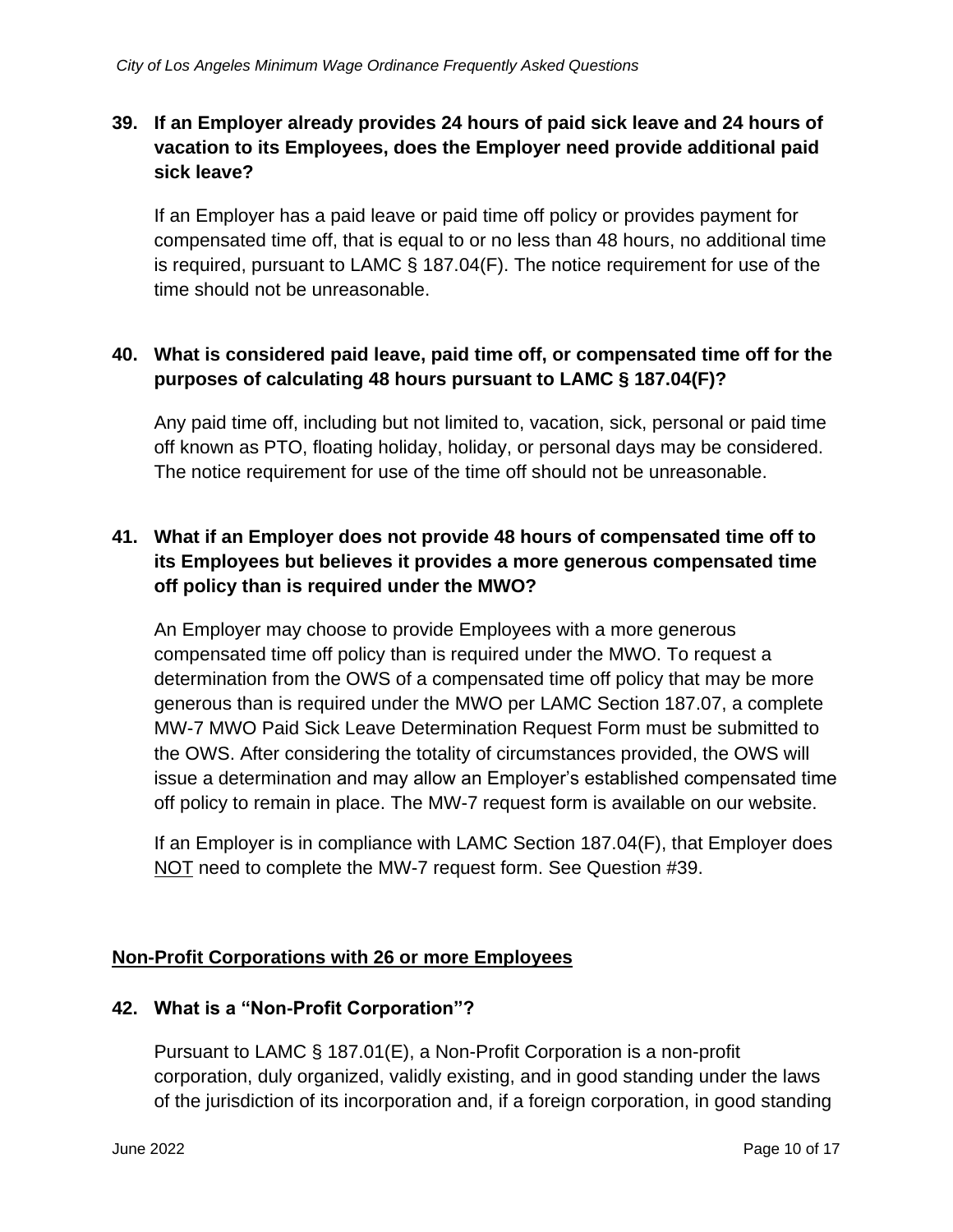under the laws of the State of California, which corporation has established and maintains valid non-profit status under Section 501(c)(3) of the United States Internal Revenue Code of 1986, as amended, and all rules and regulations promulgated thereunder.

#### **43. Are non-profits covered by the MWO?**

Yes. A non-profit Employer must abide by the Ordinance. Certain Non-Profit Corporations that employ 26 or more Employees may qualify for the deferred minimum wage rate schedule with approval, pursuant to LAMC § 187.02(C).

#### **44. When will a non-profit Employer need to provide sick time benefits?**

A non-profit Employer with 26 or more Employees must provide sick time benefits on July 1, 2016 whether or not they are granted a minimum wage rate deferral by OWS.

### <span id="page-10-0"></span>**45. What are the requirements for a Non-Profit Corporation with 26 or more Employees to qualify for the deferral rate schedule?**

To qualify for the deferred minimum wage rate schedule, a Non-Profit Employer with 26 or more Employees must establish by compelling evidence that:

- (1) The chief executive officer or highest paid employee earns a salary which, when calculated on an hourly basis, is less than 5 times the lowest wage paid by the corporation; or
- (2) It is a Transitional Employer as defined in Section 10.31.1(h) of the Los Angeles Administrative Code; or
- (3) It serves as a child care provider; or
- (4) It is funded primarily by city, county, state, or federal grants or reimbursements.

# **46. How does a Non-Profit Corporation with 26 or more Employees apply for deferral?**

A Non-Profit Corporation with 26 or more Employees must apply for deferral by submitting a completed MW-1 Non-Profit Deferral Application with supporting documentation to OWS. MW-1 can be found on our website. Following submission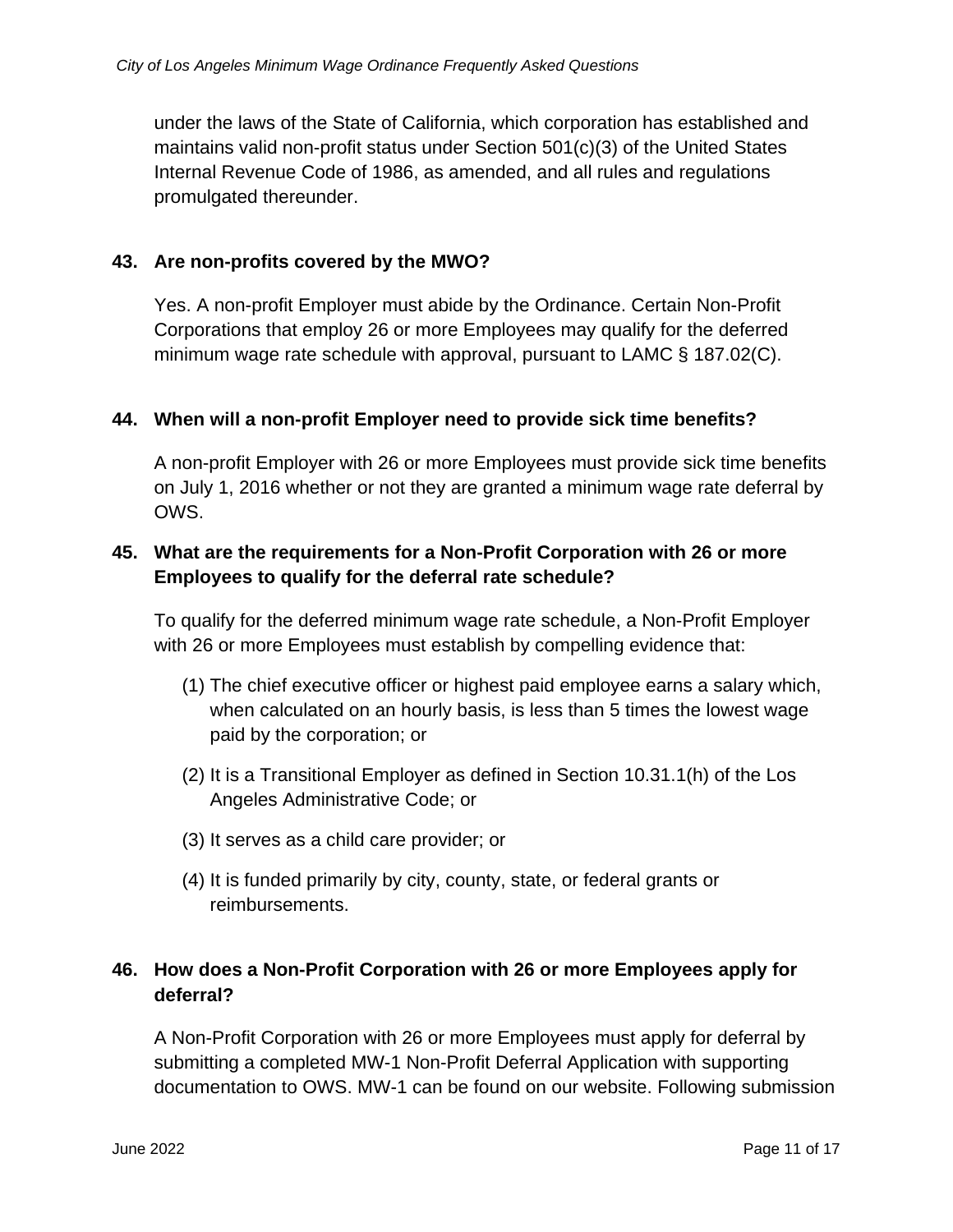of the request for deferral based on the eligibility criteria, OWS will provide a written response either approving the deferral or denying the deferral.

If a Non-Profit Corporation loses its deferral status at any time after July 1, 2016, it shall pay wages due in the current year under LAMC § 187.02(B). The MWO deferral does not exempt any Employer from complying with any and all federal, state, or local laws and regulations, including any applicable higher federal or state minimum wage requirement. It is the Employer's responsibility to ensure that the Employer is in compliance with any such laws and regulations.

#### **Small Businesses with 25 or fewer Employees**

#### **47. Are small businesses covered by the MWO?**

Yes. For the purposes of the MWO, a small business is an Employer with 25 or fewer Employees and must abide by the MWO. An Employer with 25 or fewer Employees may qualify for the minimum wage rate deferral schedule specified in LAMC § 187.02(C) and may provide sick time benefits on July 1, 2017. Please see MW-2 Small Business Deferral Eligibility Worksheet on our website.

# **48. What are the requirements for a small business to qualify for the MWO deferral?**

To qualify for the MWO deferral, a small business must show that it is an Employer with 25 or fewer Employees. Please see Question [#50](#page-12-0) and MW-2 Small Business Deferral Eligibility Worksheet, which is available on our website.

#### **49. Does a small business need to apply for the MWO deferral?**

A small business should complete MW-2 Small Business Deferral Eligibility Worksheet, which is available on our website and has been provided to assist Employers in determining eligibility. An Employer should not submit MW-2 to OWS, but instead retain it with supporting documents in the Employer's records.

The MWO deferral does not exempt any Employer from complying with any and all federal, state, or local laws and regulations, including any applicable higher federal or state minimum wage requirement. It is the Employer's responsibility to ensure that the Employer is in compliance with any such laws and regulations.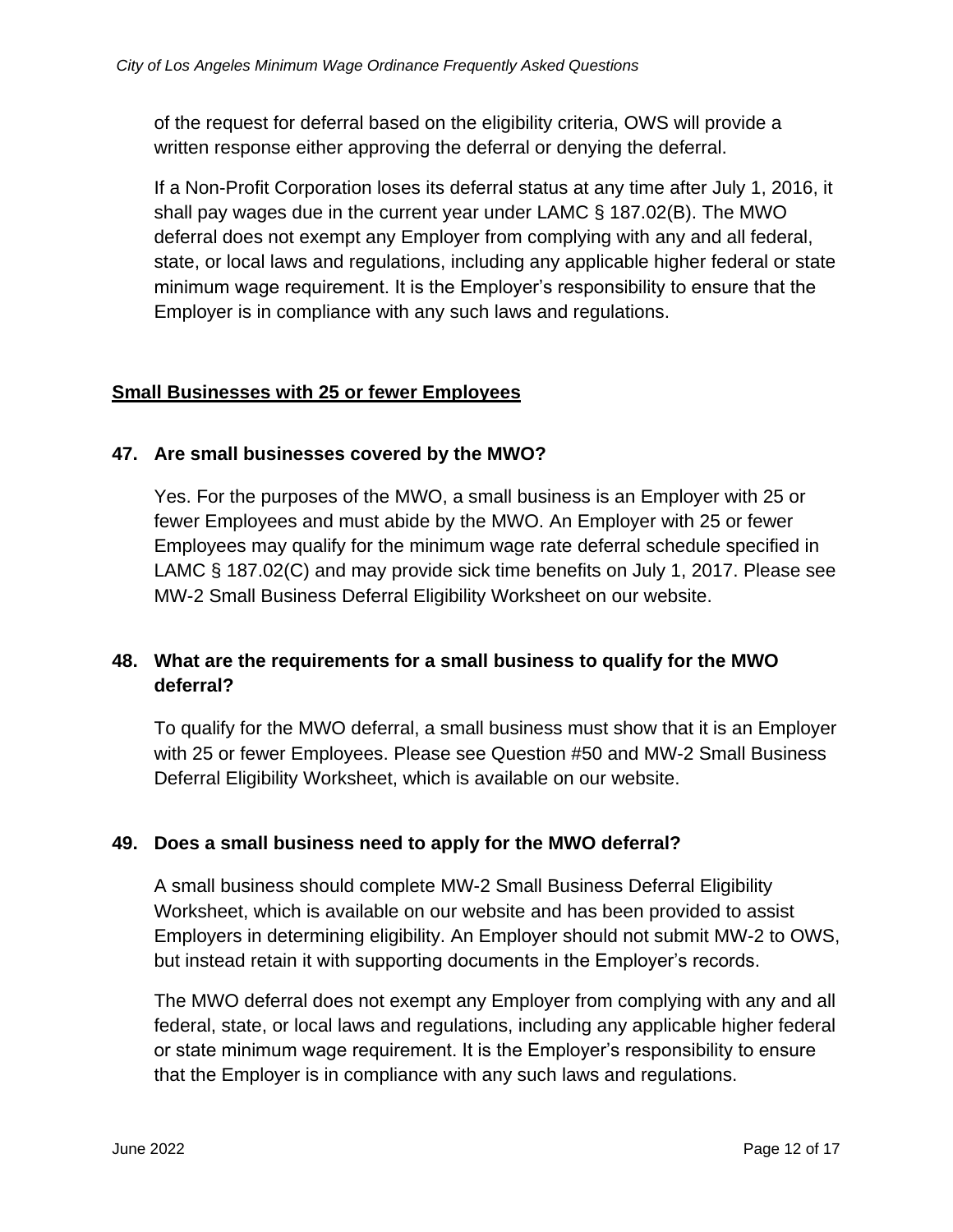### <span id="page-12-0"></span>**50. How is the size of an Employer's business counted?**

The size of an existing business in operation before January 1, 2016 is determined by the average number of Employees employed during 2015, rounded up to the next whole number of Employee. An Employee must meet the definition outlined in Question [#3](#page-0-0) and includes but is not limited to full-time, part-time, temporary, or seasonal Employees.

Refer to MW-2 Small Business Deferral Eligibility Worksheet, which is available on our website. The average number of Employees calculated based on MW-2 will help assess whether or not an Employer is eligible to pay based on the small business deferral schedule. Please see Regulation #7 in the MWO Rules & Regulations on our website for further clarification and examples.

# **51. Does the size of an Employer's business include employees who never work in Los Angeles?**

No. It includes Employees as defined in LAMC § 187.01(C). See Question [#3.](#page-0-0)

### **52. How would a new business in operation after January 1, 2016 calculate the number of Employees?**

The size of an Employer's new business in operation after January 1, 2016 will initially be determined by the number of Employees employed during its first pay period. Any changes in the number of Employees shall not impact the Employer's status as an Employer with 25 or fewer Employees for purposes of the MWO deferral schedule; therefore, the entity will follow for the remaining term of deferral schedule until the rate reaches \$15.00 in July 2021.

# **53. What if an Employer qualifies for the small business deferral and the Employer hires more Employees?**

If an existing Employer's average number of Employees from the previous calendar year was 25 or fewer, it shall pay based on the deferral schedule regardless of the changes in number of Employees for the duration of the minimum wage rate schedule.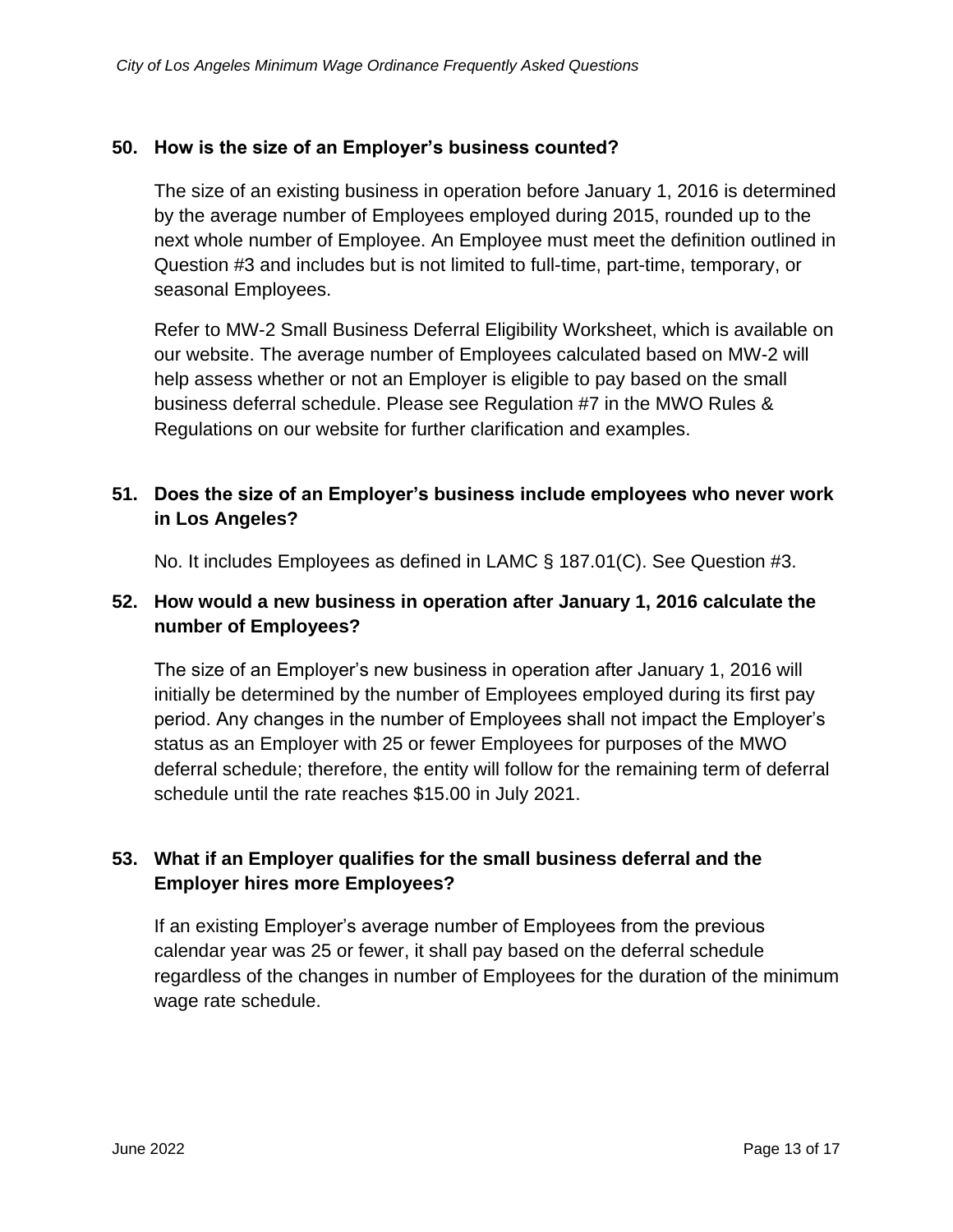#### **Enforcement**

#### **54. What are the notice and posting requirements of the MWO?**

- (1) Every Employer must post in a clearly visible place at any workplace or job site where any Employee works, the notice published each year by OWS informing Employees of the current minimum wage rate and of their rights under the Ordinance.
- (2) Notices must be provided in English and any language spoken by at least five percent of the Employees at the workplace or job site.
- (3) Every Employer must provide each Employee at the time of hire or July 1, 2016, whichever is later, the Employer's name, address, and telephone number in writing.

The required Los Angeles MWO Notice can be found on the OWS website [\(http://wagesla.lacity.org/\)](http://wagesla.lacity.org/) in multiple languages.

# <span id="page-13-0"></span>**55. Does OWS have the authority to impose administrative fines for violations of the Ordinances?**

OWS has the authority to issue administrative fines, under LAMC § 188.08, payable to the City of Los Angeles, by means of a Notice of Correction.

| Failure to post notice of the Los Angeles Minimum Wage rate and<br>Sick Time Benefits - LAMC § 188.03(A)                             | Up to \$500  |
|--------------------------------------------------------------------------------------------------------------------------------------|--------------|
| Failure to allow access to payroll records $-$ LAMC § 188.03(B)                                                                      | Up to \$500  |
| Failure to maintain payroll records or to retain payroll records for<br>four years $-$ LAMC § 188.03(B)                              | Up to \$500  |
| Failure to allow access for inspection of books and records or to<br>interview employees $-$ LAMC § 188.03(C)                        | Up to \$500  |
| Retaliation for exercising rights under this article $-$ LAMC § 188.04<br>- The Penalty for retaliation is up to \$1000 per employee | Up to \$1000 |
| Failure to provide employer's name, address, and telephone<br>number in writing $-$ LAMC $\S$ § 188.03(A) or 188.05(B)               | Up to \$500  |

VIOLATION AND FINE AMOUNT, pursuant to LAMC § 188.08(B)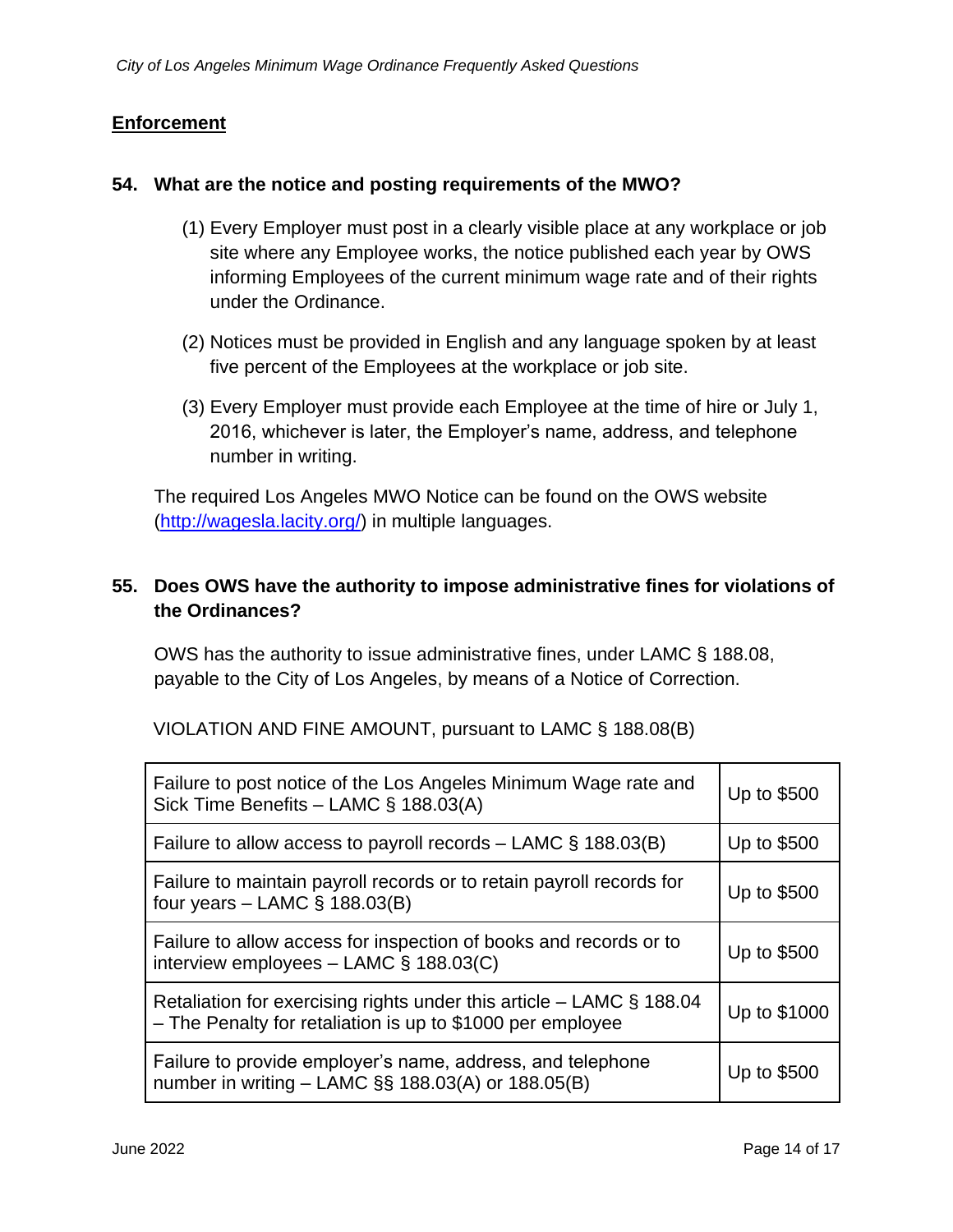| Failure to cooperate with the Division's investigation – LAMC $\S$<br>188.05(B) | Up to \$500 |
|---------------------------------------------------------------------------------|-------------|
| Failure to post Notice of Correction to employees $-$ LAMC $\S$<br>188.06(D)    | Up to \$500 |

Each and every day that a violation exists is a separate and distinct violation. Any administrative fine assessed within a 3-year period in any Notice of Correction and determined to be a subsequent violation of the same provision by the same Employer may be increased cumulatively by 50% from the maximum administrative fine allowed.

### **56. Does the MWO address meal breaks, rest breaks, and/or overtime pay?**

No. Please contact the Division of Labor Standards Enforcement of the State of California for questions regarding meal breaks, rest breaks, and/or overtime pay at [http://www.dir.ca.gov/dlse/.](http://www.dir.ca.gov/dlse/)

### **57. What are an Employee's rights under the OWS Ordinance?**

An Employee has the following rights:

- (1) Right to be provided the Employer's name, address, and telephone number in writing at the time of hire or July 1, 2016, whichever is later.
- (2) Right to file a complaint or inform any person about any party's alleged noncompliance with the Ordinance.
- (3) Right to inform any person of his or her potential rights under the Ordinance and to assist him or her in asserting such rights.
- (4) Right against retaliation even when the Employee mistakenly, but in good faith, alleges noncompliance with the Ordinance.

Any adverse action against an Employee within 90 days of the Employee's exercise of protected rights shall raise a rebuttable presumption of having done so in retaliation for the exercise of such rights.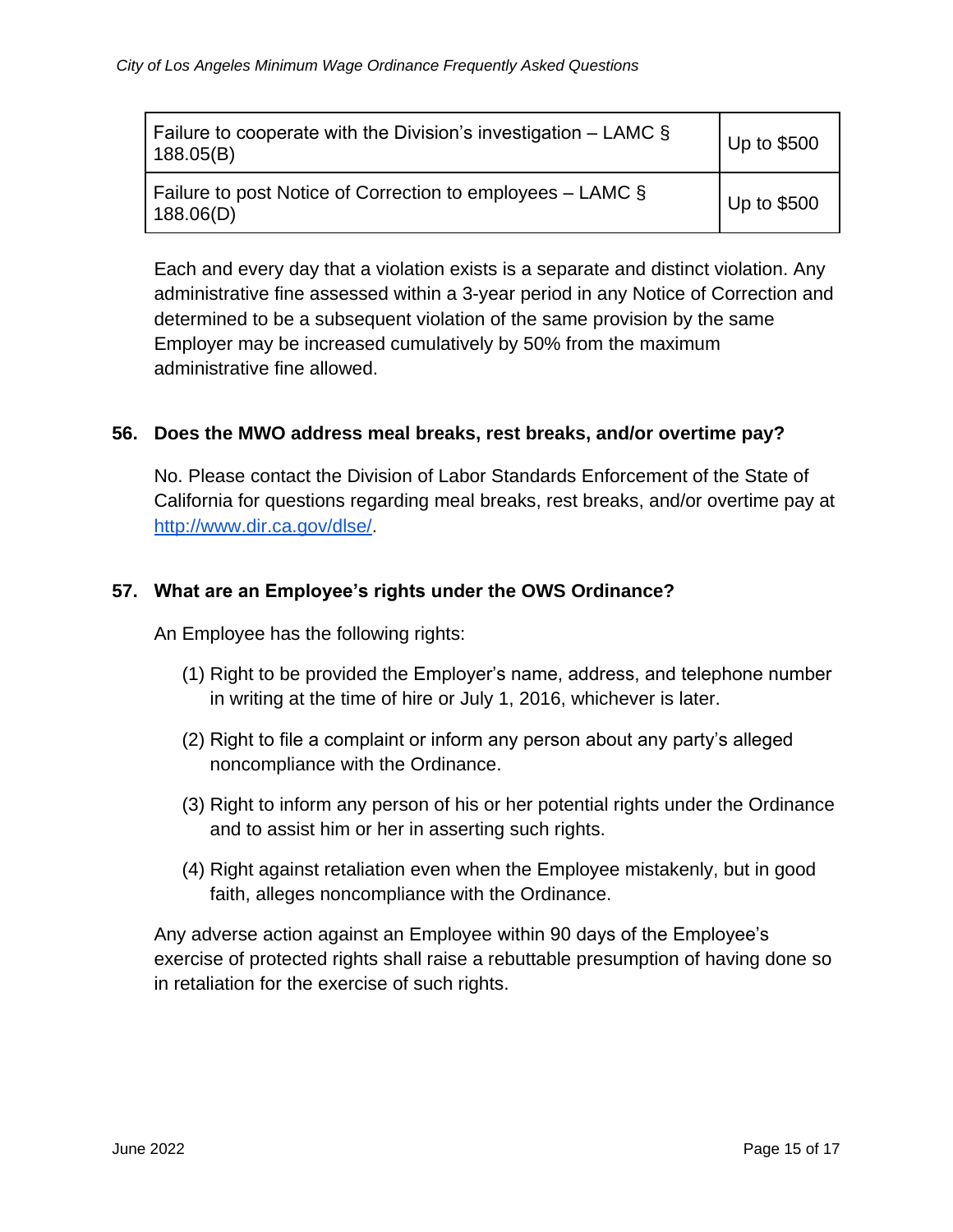### **58. What can I do if my Employer doesn't pay me at least the minimum wage or provide me with the correct sick time benefits?**

For Los Angeles minimum wage and paid sick leave violations, you may complete and submit a Complaint Form to OWS, which is available on the MyLA 311 app or on our website: [http://wagesla.lacity.org/submit-complaint/.](http://wagesla.lacity.org/submit-complaint/) Under LAMC § 188.07(B), you may also bring a civil action in a court of competent jurisdiction against the Employer violating this article. See Question [#63.](#page-15-0)

### **59. Who can report a suspected violation?**

An Employee or any other person may report a suspected violation of the MWO.

#### **60. Will the City of Los Angeles allow a complainant to remain anonymous?**

To encourage reporting of a violation, the City shall keep confidential, as permitted by applicable laws and except where compelled by law, the name and other identifying information of the Employee or person reporting the violation during the investigation by OWS unless authorized by the Employee or person reporting the violation.

#### **61. What if my boss fires or punishes me for reporting a problem?**

Retaliation is prohibited under LAMC §§ 187.06 and 188.04. You may report a violation to OWS. See Question [#55.](#page-13-0)

# **62. What can I do if my Employer retaliates against me because I question them about not being paid the Los Angeles minimum wage and paid sick leave?**

Retaliation is prohibited under the Ordinance. You may report a violation to OWS. See Question [#55.](#page-13-0)

#### <span id="page-15-0"></span>**63. What private right of action is available to an Employee?**

Any Employee or any other person or entity acting on behalf of the public as provided for under applicable state law, may bring a civil action in a court against an Employer for violations of the Ordinances.